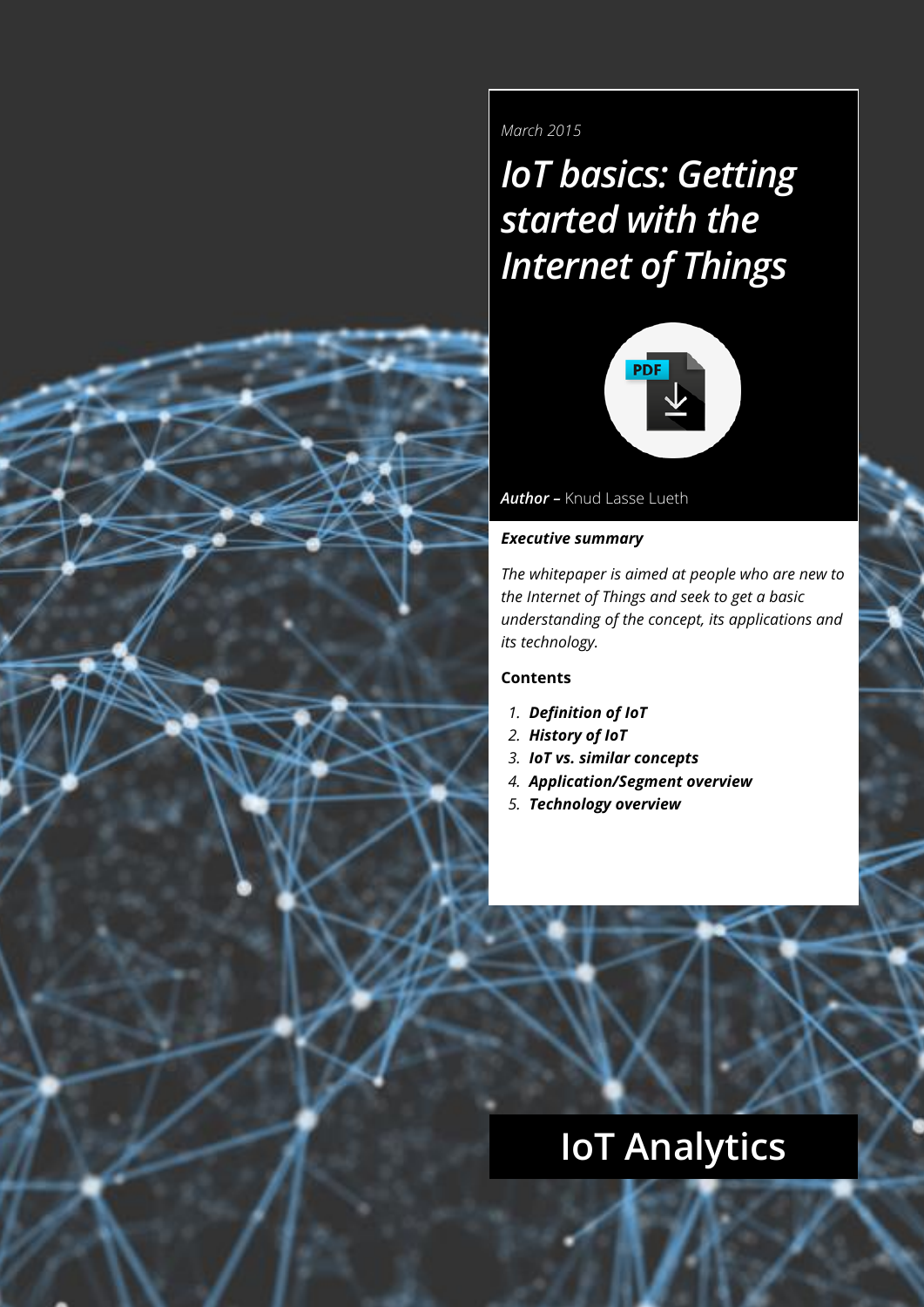*March 2015*

# *IoT basics: Getting started with the Internet of Things*

*The internet* is seen by many as the biggest technological disruption of all time.

It has enabled entirely new forms of social interaction, activities, and organization. There are only a handful of similarly important disruptions in the 10,000+ years history of mankind (like the invention of the wheel around 4500 BC or the printing press in 1450).

It looks as though the next major technological revolution is around the corner: The Internet of Things.



According to the McKinsey report "Disruptive technologies: Advances that will transform life, business, and the global economy", the Internet of things (IoT) is one of the top three technological advancements of the next decade (together with the mobile internet and the automation of knowledge work). The report goes on to say that "The Internet of Things is such a sweeping concept that it is a challenge to even imagine all the possible ways in which it will affect business, economies, and society."

Definitions for the Internet of Things vary. According to McKinsey: "Sensors and actuators embedded in physical objects are linked through wired and wireless networks, often using the same Internet Protocol (IP) that connects the Internet."

The idea is that not only your computer and your smartphone can talk to each other, but also all the things around you. From connected homes and cities to connected cars and machines to devices that track an individual's behavior and use the data collected for new kind of services.

"The Internet of things will involve a massive build-out of connected devices and sensors woven into the fabric of our lives and businesses. Devices deeply embedded in public and private places will recognize us and adapt to our requirements for comfort, safety, streamlined commerce, entertainment, education, resource conservation, operational efficiency and personal well-being.", according to Intel's report "Rise of the Embedded Internet".





*Figure 1: Disruptive technologies of the next decade* Potential economic impact in 2025 (in \$trillion annual) *(Source: McKinsey)*

*"Sensors and actuators embedded in physical objects are linked through wired and wireless networks, often using the same Internet Protocol (IP) that connects the Internet"*

*Figure 2: A definition for the Internet of Things (Source: McKinsey)*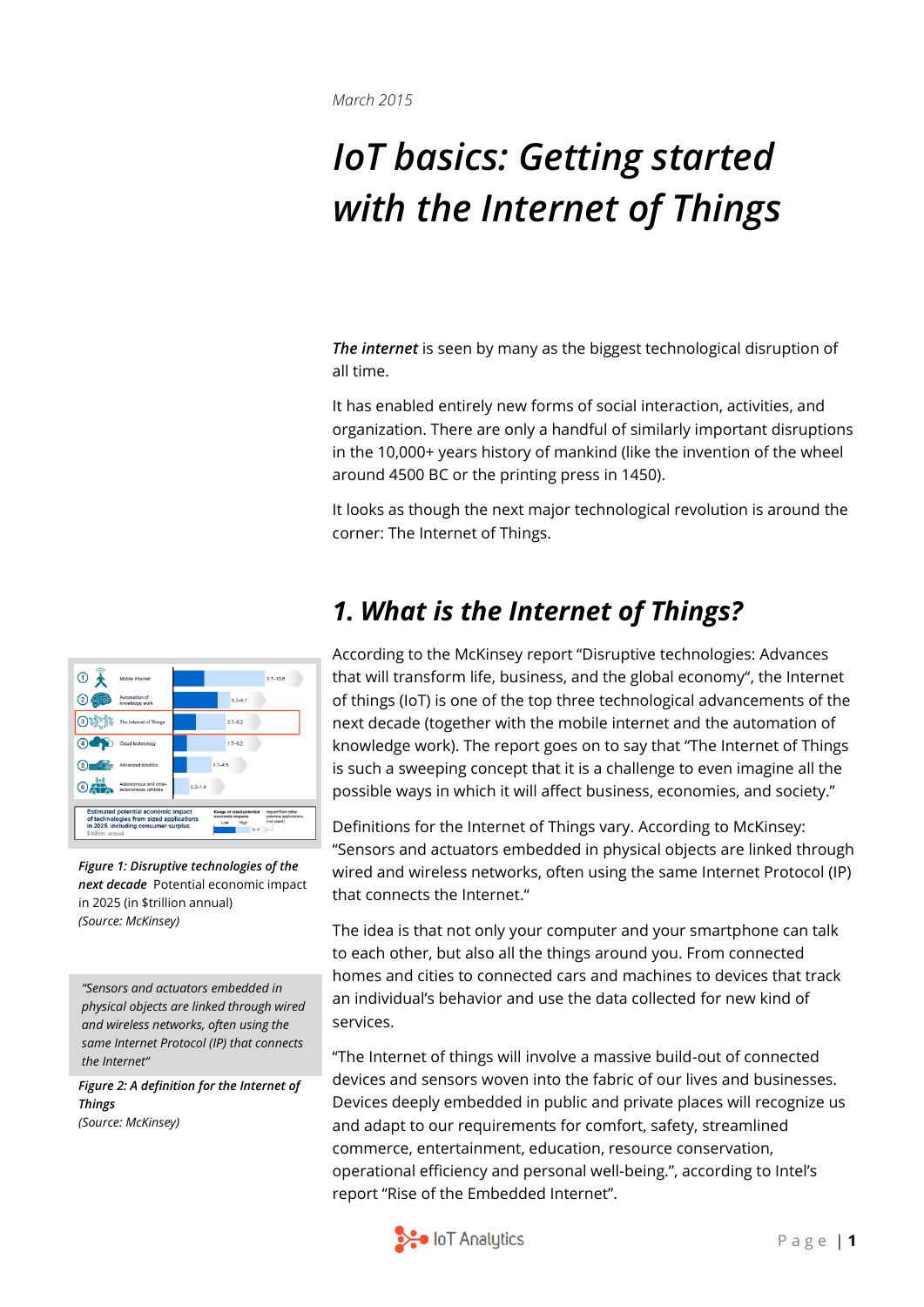

**Figure 3: Keven Ashton Inventor of the** term "Internet of Things" *(Source: Twitter)*

## *2. History of IoT*

The term Internet of Things is 16 years old. But the actual idea of connected devices had been around longer, at least since the 70s. Back then, the idea was often called "embedded internet" or "pervasive computing". But the actual term "Internet of Things" was coined by Kevin Ashton in 1999 during his work at Procter&Gamble. Ashton who was working in supply chain optimization, wanted to attract senior management's attention to a new exciting technology called RFID. Because the internet was the hottest new trend in 1999 and because it somehow made sense, he called his presentation "Internet of Things".

Even though Kevin grabbed the interest of some P&G executives, the term Internet of Things did not get widespread attention for the next 10 years.

The concept of IoT started to gain some popularity in the summer of 2010. Information leaked that Google's StreetView service had not only made 360 degree pictures but had also stored tons of data of people's Wifi networks. People were debating whether this was the start of a new Google strategy to not only index the internet but also index the physical world.

The same year, the Chinese government announced it would make the Internet of Things a strategic priority in their Five-Year-Plan.

In 2011, Gartner, the market research company that invented the famous "hype-cycle for emerging technologies" included a new emerging phenomenon on their list: "The Internet of Things".



*Figure 4: Gartner's 2014 technology hype cycle (Source: Gartner)*

The next year the theme of Europe's biggest Internet conference LeWeb was the "Internet of Things". At the same time popular tech-focused magazines like Forbes, Fast Company, and Wired starting using IoT as their vocabulary to describe the phenomenon.

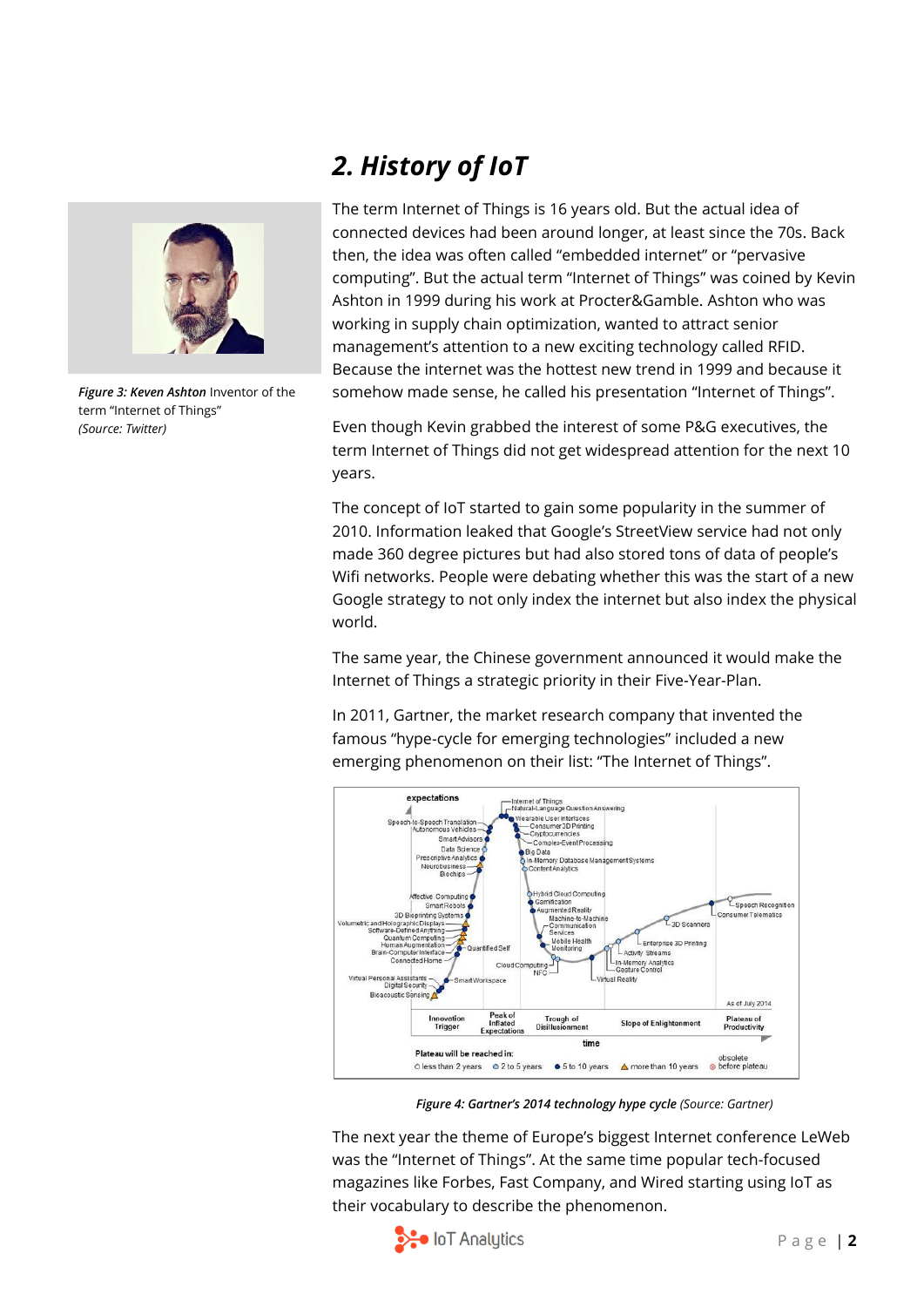In October of 2013, IDC published a report stating that the Internet of Things would be a \$8.9 trillion market in 2020.

The term Internet of Things reached mass market awareness when in January 2014 Google announced to buy Nest for \$3.2bn. At the same time the Consumer Electronics Show (CES) in Las Vegas was held under the theme of IoT.



*Figure 5: Google Search Trends 2011-2015* IoT vs IoE vs M2M vs Industrial Internet vs Industry 4.0 (Source: Google)

### *3. IoT compared to similar concepts*

While the Internet of Things is by far the most popular term to describe the phenomenon of a connected world, there are similar concepts that deserve some attention. Most of these concepts are similar in meaning but they all have slightly different definitions.



*Figure 6: Concept disambiguation: IoT vs IoE vs M2M vs others*

*M2M* 

The term Machine to Machine (M2M) has been in use for more than a decade, and is well-known in the Telecoms sector. M2M communication had initially been a one-to-one connection,

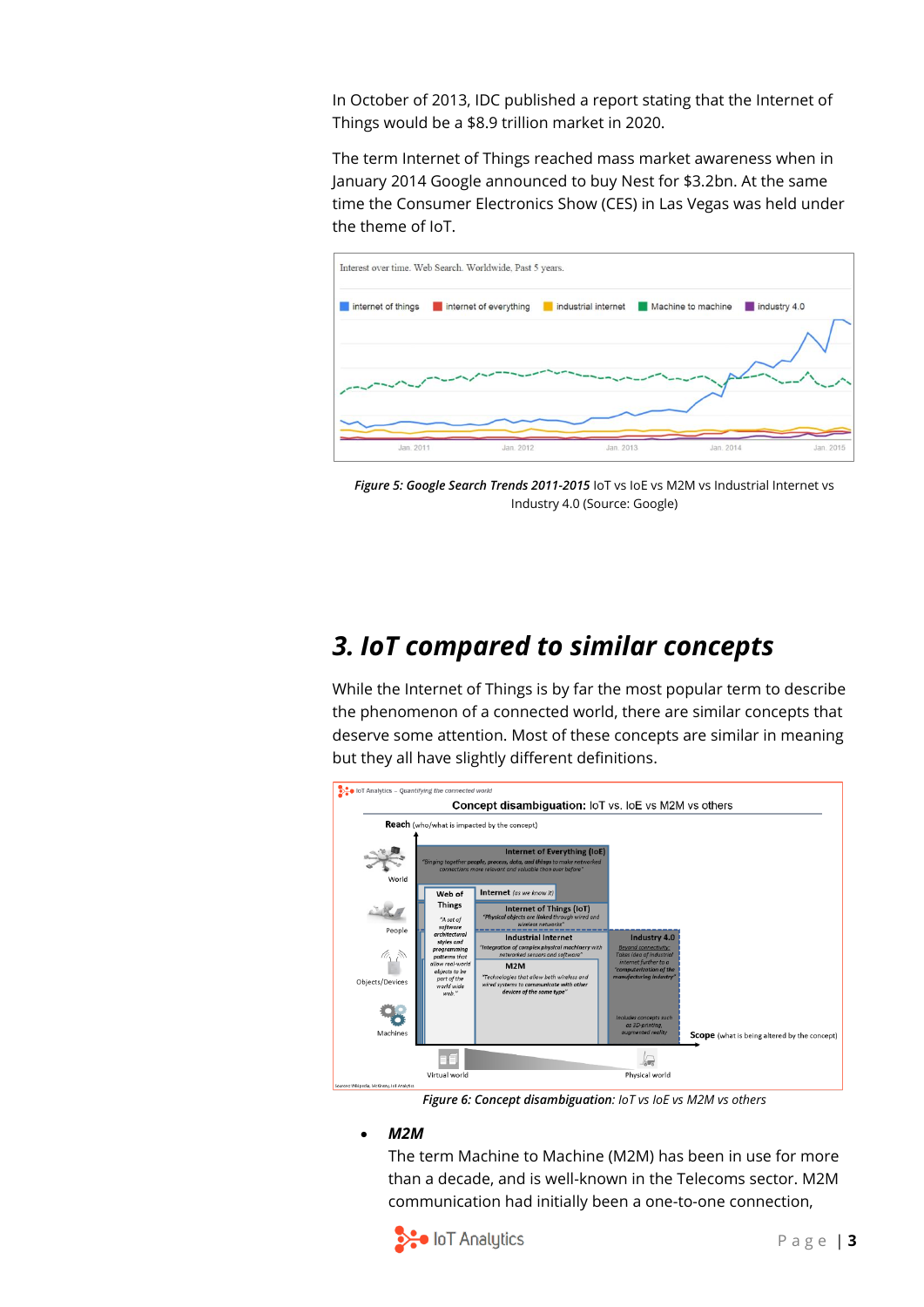linking one machine to another. But today's explosion of mobile connectivity means that data can now be more easily transmitted, via a system of IP networks, to a much wider range of devices.

#### *Industrial Internet (of Things)*

The term industrial internet is strongly pushed by GE. It goes beyond M2M since it not only focuses on connections between machines but also includes human interfaces.

#### *Internet of Things (IoT)*

IoT has yet a wider reach as it also includes connections beyond the industrial context such as wearable devices on people.

#### *Internet (as we know it)*

In the above graph, the internet is a fairly small box. In its core it connects only people.

#### *Web of Things*

The Web of Things is much narrower in scope as the other concepts as it solely focuses on software architecture.

#### *Internet of Everything (IoE)*

Still a rather vague concept, IoE aims to include all sorts of connections that one can envision. The concept has thus the highest reach.

#### *Industry 4.0*

The term Industry 4.0 that is strongly pushed by the German government is as limited as the industrial internet in reach as it only focusses on industrial environments. However, it has the largest scope of all the concepts. Industry 4.0 describes a set of concepts to drive the next industrial revolution. It includes all kinds of connectivity concepts but also goes further to include real changes to the physical world around us such as 3D-printing technologies, new augmented reality hardware, robotics, and advanced materials.

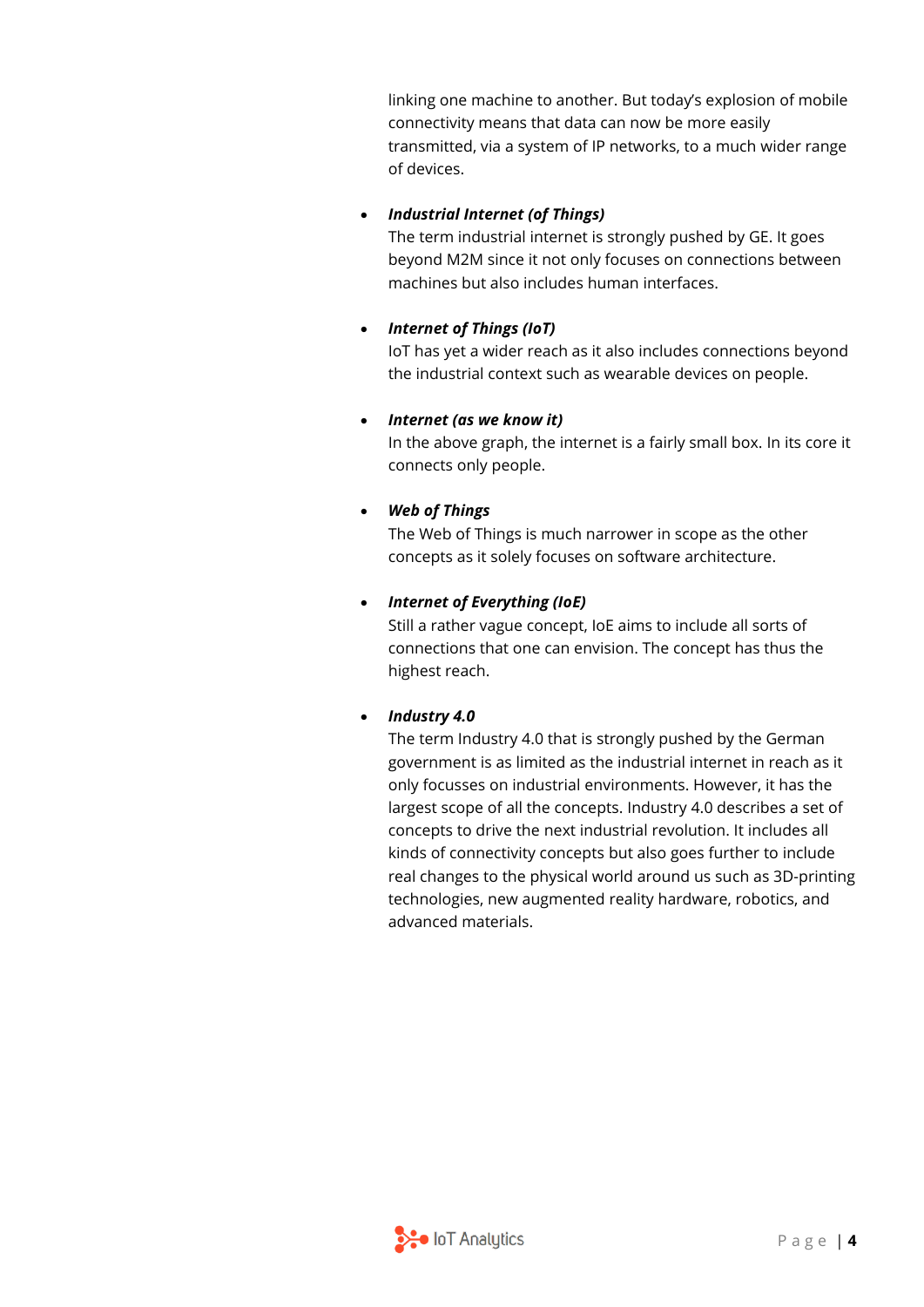## *4. IoT application/segment overview*

To the public, IoT currently appears to be a mixture of smart home applications, wearables and an industrial IoT component. But actually it has the potential to have a much wider reach. When the connected world becomes reality, the Internet of Things will transform nearly all major segments – from homes to hospitals and from cars to cities.



*Figure 7: IoT market segments (IoT Analytics)*

Most of these segments carry the name "smart" like Smart Home or "connected" like Connected Health. Today's major applications include:

#### *Smart home*

Smart Home or "Home automation" describes the connectivity inside our homes. It includes thermostats, smoke detectors, lightbulbs, appliances, entertainment systems, windows, door locks, and much more. Popular companies include Nest, Apple, Philips, and Belkin.

*Wearables*

Whether it be the Jawbone Up, the Fitbit Flex, or the Apple Smartwatch – wearables make up a large part of the consumer facing Internet of Things applications.

#### *Smart City*

Smart city spans a wide variety of use cases, from traffic management to water distribution, to waste management, urban security and environmental monitoring. Smart City solutions promise to alleviate real pains of people living in cities these days. Like solving traffic congestion problems, reducing noise and pollution and helping to make cities safer.

#### *Smart grids*

A future smart grid promises to use information about the behaviors of electricity suppliers and consumers in an automated fashion to improve the efficiency, reliability, and economics of electricity.

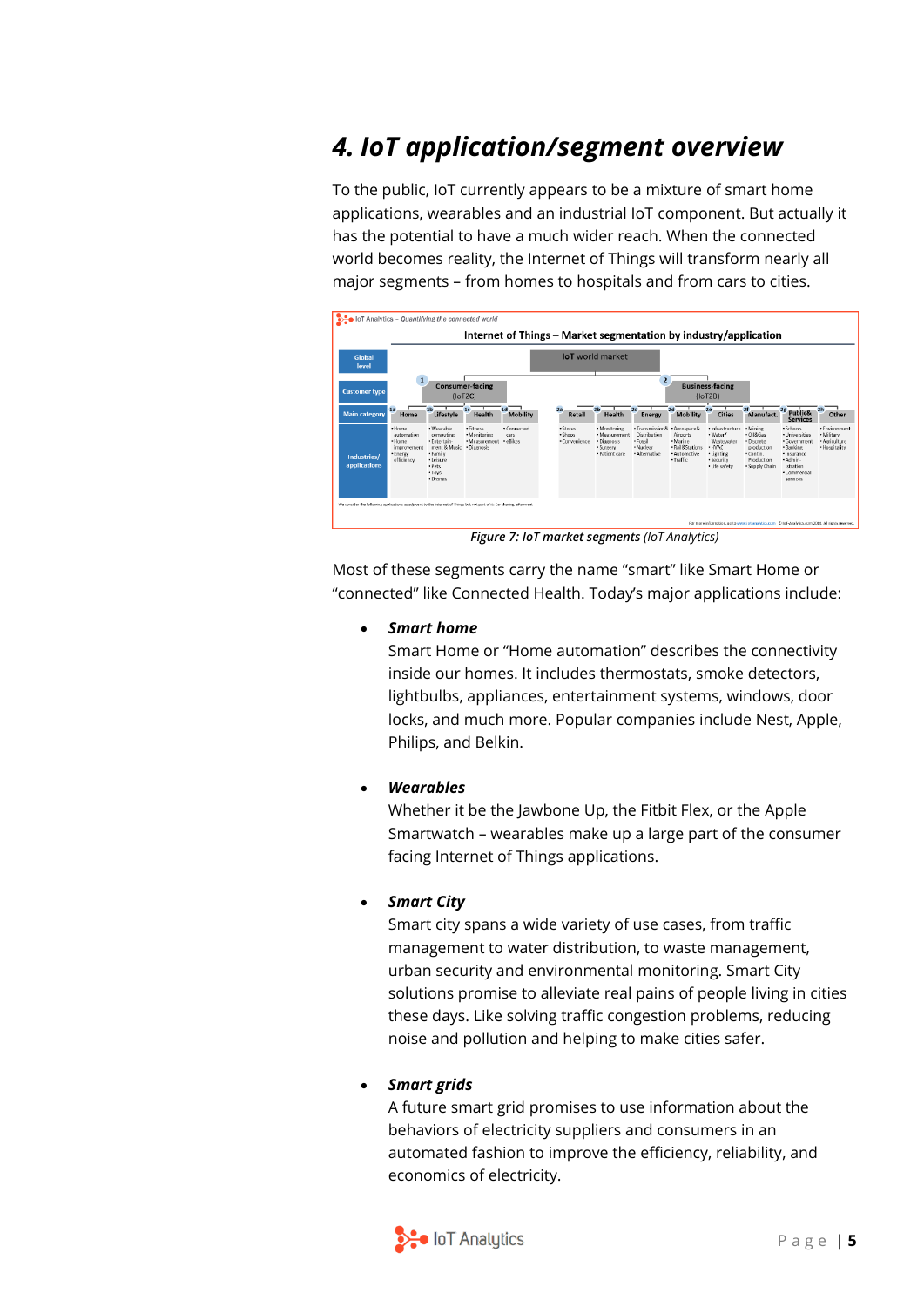#### *Industrial internet*

Many market researches such as Gartner or Cisco see the industrial internet as the IoT concept with the highest overall potential. Applications among others include smart factories or connected industrial equipment. In 2014 GE reported roughly \$1bn revenue with Industrial Internet products.

#### **Connected car**

The battle is on for the car of the future. Whether it is selfdriving or just driver-assisted: Connectivity with other cars, mapping services, or traffic control will play a part. Next generation in-car entertainment systems and remote monitoring are also interesting concepts to watch. And it is not only large auto-makers that play a role: Google, Microsoft, and Apple have all announced connected car platforms.

 *Connected Health* (Digital health/Telehealth/Telemedicine) The concept of a connected health care system and smart medical devices bears enormous potential, not just for companies also for the well-being of people in general: New kinds of real-time health monitoring and improved medical decision-making based on large sets of patient data are some of the envisioned benefits.

#### *Smart retail*

Proximity-based advertising, In-store shopping behavior measurement and intelligent payment solutions are some of the IoT concepts of Smart Retail.

#### *Smart supply chain*

Supply chains are getting smarter. Solutions for tracking goods while they are on the road, or getting suppliers to exchange inventory information are some of the Supply chain applications as part of the Internet of Things.

#### **Smart farming**

The remoteness of farming operations and the large number of livestock that could be monitored makes farming an interesting case for the Internet of Things.

The Internet of Things is also expected to change business models in baking, insurance, and government for example. These use cases, however, are not yet as advanced as the business cases listed above.

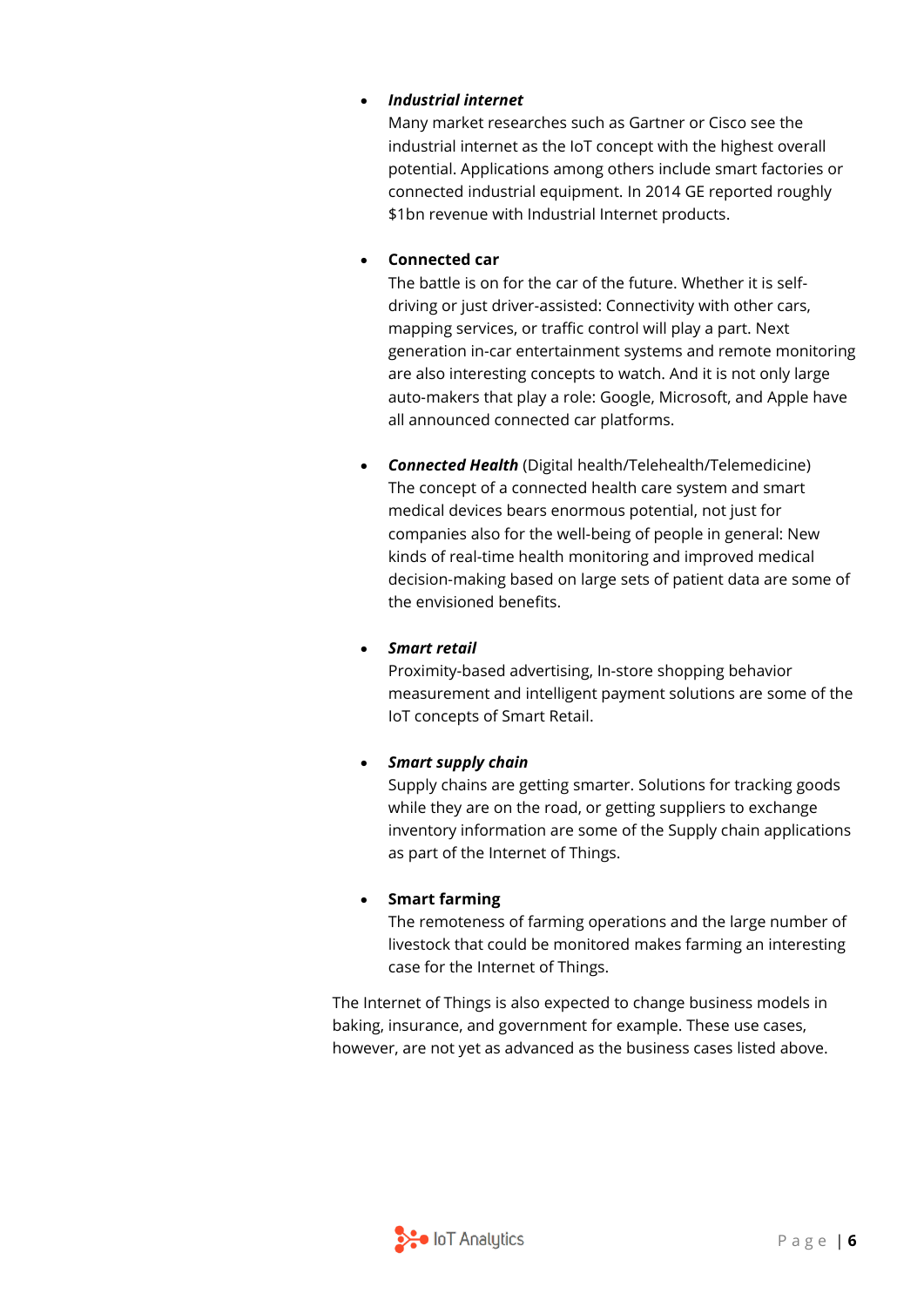## *5. IoT technology overview*

The Internet of Things builds on three major technology layers: Hardware (including chips and sensors), Communication (including mostly some form of wireless network), and Software (including data storage, analytics, and front end applications).



*Figure 8: IoT technology architecture (IoT Analytics)*

The reason for the Internet of Things coming up so quickly right now is that there have been major technological advancements in all three of these technology layers:

#### *Hardware*

Costs of sensors has declined by 54% over the last 10 years. Moreover, form factors are shrinking quickly. Complete sensor packages that are smaller than fingertips have become the standard.

#### *Communication*

Mobile devices have become a commoditiy for the wider public. At the same time the cost of bandwidth has declined by 97% over the last 10 years.

#### *Software*

The cost of processing has even declined 98% in the same timeframe. Moreover, a number of big data tools and big data infrastructure such as efficient databases have emerged over the last 5 years.

There are plenty of different technologies and competing products in each of the boxes in the above graph. From MEMS accelerometers to Raspberry Pi development boards, from Zigbee communication to next generation LTE-M, and from column-based databases to

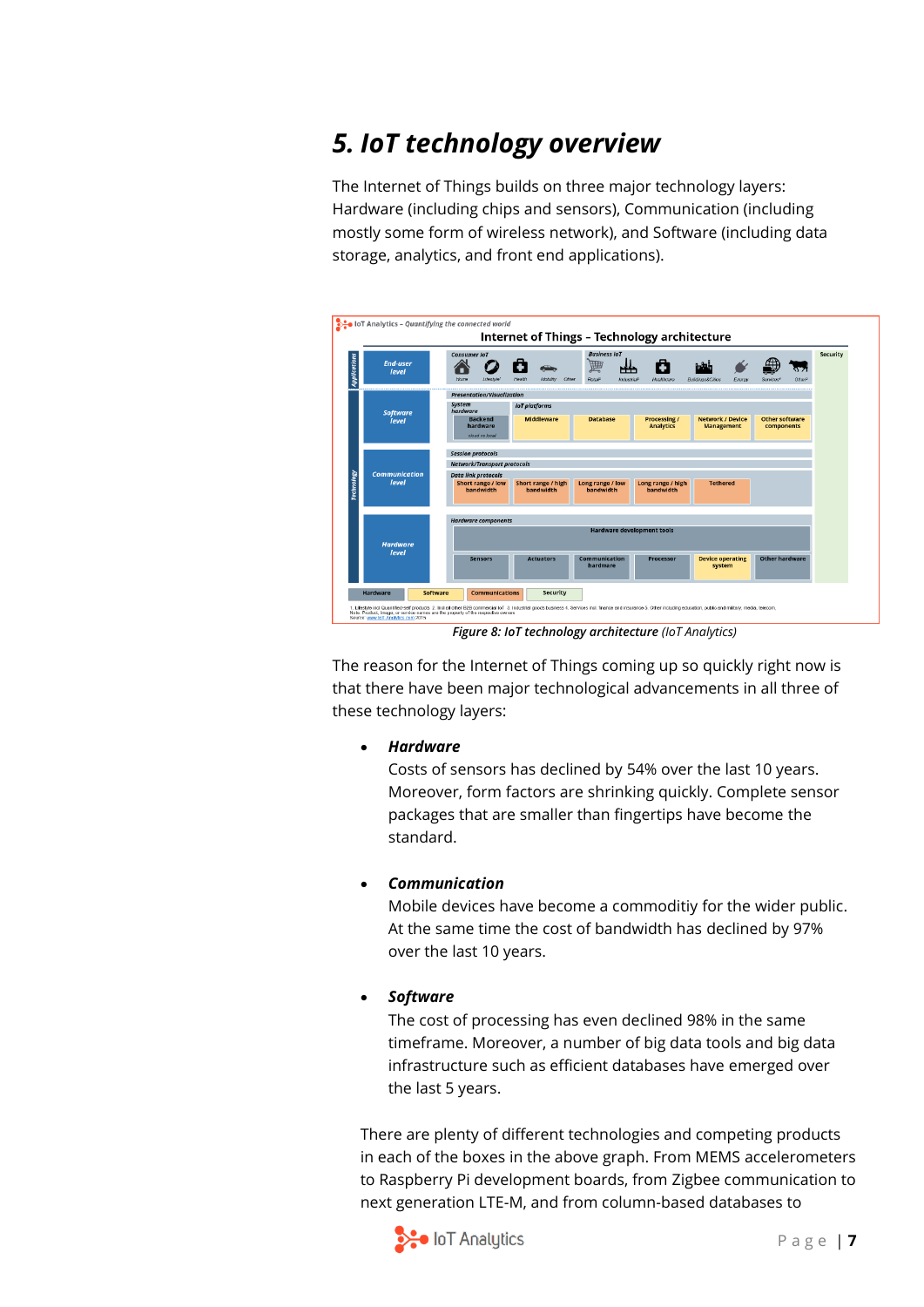streaming analytics engines. Each of these concepts, technologies, and products could fill a whitepaper on their own.

If you are interested to further deep-dive into IoT, make sure to stop by [www.iot-analytics.com](http://www.iot-analytics.com/) and check out our other whitepapers and perspectives.

### *References*

- 1. *[http://www.mckinsey.com/insights/business\\_technology/disruptive\\_te](http://www.mckinsey.com/insights/business_technology/disruptive_technologies) [chnologies](http://www.mckinsey.com/insights/business_technology/disruptive_technologies)*
- 2. *[http://download.intel.com/newsroom/kits/embedded/pdfs/ECG\\_Whit](http://download.intel.com/newsroom/kits/embedded/pdfs/ECG_WhitePaper.pdf) [ePaper.pdf](http://download.intel.com/newsroom/kits/embedded/pdfs/ECG_WhitePaper.pdf)*
- 3. *<http://www.gartner.com/newsroom/id/2819918>*

### *About the author*

Knud Lasse Lueth is the founder and CEO of IoT Analytics. He builds on 5 years of strategy consulting in industrial companies at BCG and a manufacturing background. His focus areas are the Industrial internet and Industry 4.0



*Knud Lasse Lueth*